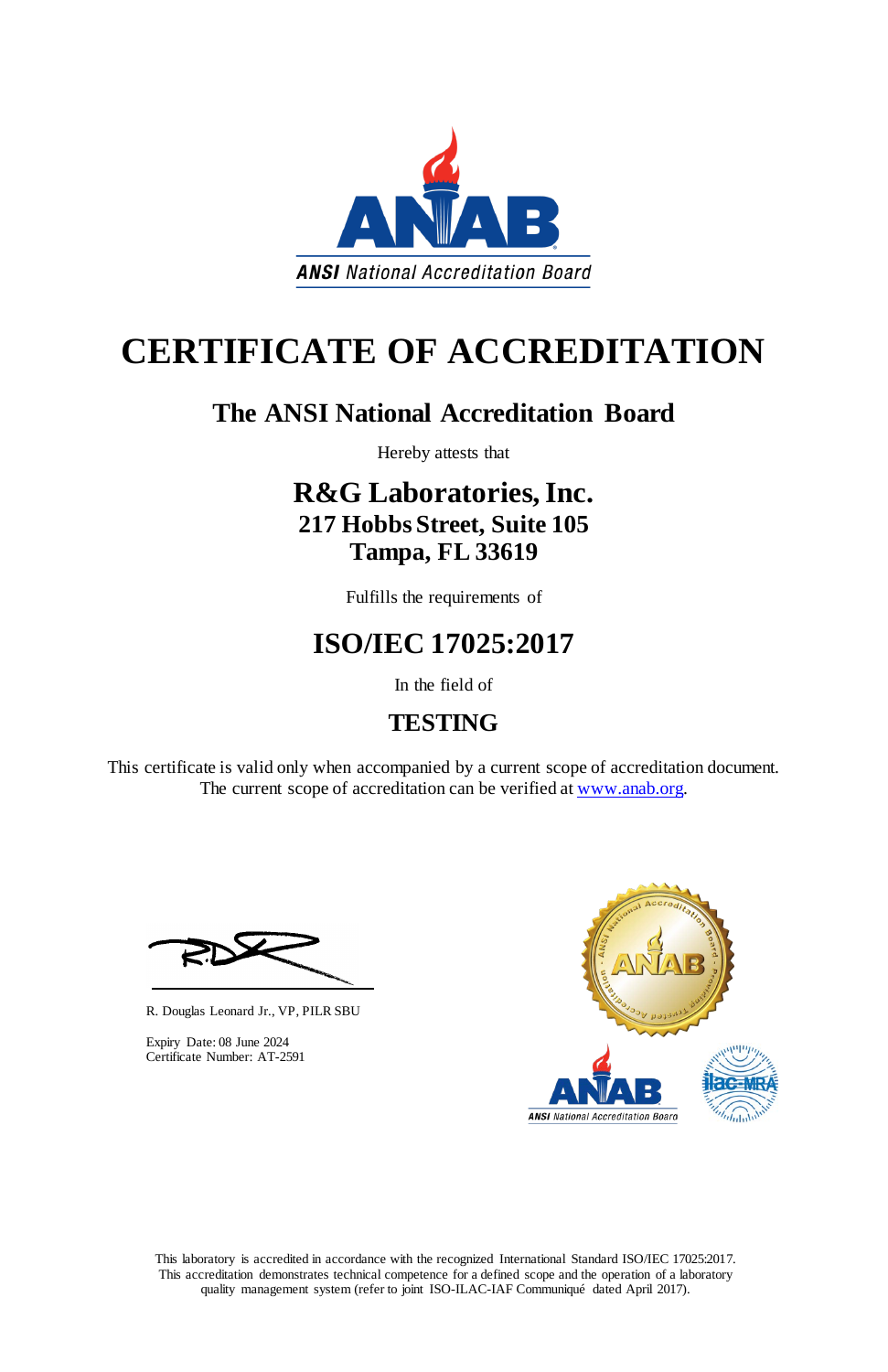

### **SCOPE OF ACCREDITATION TO ISO/IEC 17025:2017**

### **R&G Laboratories, Inc.**

217 Hobbs Street, Suite 105 Tampa, FL 33619 Cheryl Huff 813-643-3513 ext. 1101 Cheryl@randglabs.com

#### **TESTING**

Valid to: **June 8, 2024** Certificate Number: **AT-2591** 

#### **Chemical**

| <b>Specific Tests and/or</b><br><b>Properties Measured</b>            | <b>Specification, Standard,</b><br><b>Method, or Test Technique</b> | Items, Materials or<br><b>Product Tested</b> | <b>Key Equipment or</b><br><b>Technology</b> |
|-----------------------------------------------------------------------|---------------------------------------------------------------------|----------------------------------------------|----------------------------------------------|
| Spectrometric Analysis: Wear<br>metals, Additives and<br>Contaminants | ASTM D5185 Mod;<br>ASTM D4951 Mod;<br>$LSD-T-001$                   | Lubricants                                   | <b>ICP</b>                                   |
| Viscosity $40^{\circ}$ C<br>Viscosity $100^{\circ}$ C                 | ASTM D445 Mod;<br>ASTM D7279 Mod;<br>$LSD-T-002$                    | Lubricants                                   | Viscometer                                   |
| TAN / Color Indicator                                                 | ASTM D974 Mod:<br>$LSD-T-003$                                       | Lubricants                                   | Titration                                    |
| TBN / pH electrode                                                    | ASTM D4739 Mod;<br>$LSD-T-004$                                      | Lubricants                                   | <b>Titration</b>                             |
| Particle Count                                                        | ISO 4406; ISO 11500<br>$LSD-T-005$                                  | Lubricants                                   | Laser Particle Counter                       |
| Solids/Water                                                          | $LSD-T-006$                                                         | Lubricants                                   | Centrifuge                                   |
| Flash Point/Fire Point                                                | ASTM D92 Mod;<br>$LSD-T-012$                                        | Lubricants                                   | Apparatus                                    |
| <b>RPVOT</b>                                                          | ASTM D2272 Mod:<br>$LSD-T-014$                                      | Lubricants                                   | Vessels & Apparatus                          |
| Rust                                                                  | ASTM D665 Mod;<br>$LSD-T-030$                                       | Lubricants                                   | Apparatus                                    |
| Copper Strip                                                          | ASTM D130 Mod;<br>LSD-T-039                                         | Lubricants                                   | Apparatus                                    |
| <b>Water Separation</b>                                               | ASTM D1401 Mod;<br>$LSD-T-044$                                      | Lubricants                                   | Apparatus                                    |
| Karl Fischer Water                                                    | ASTM D6304 Mod;<br>LSD-T-052                                        | Lubricants                                   | Apparatus                                    |